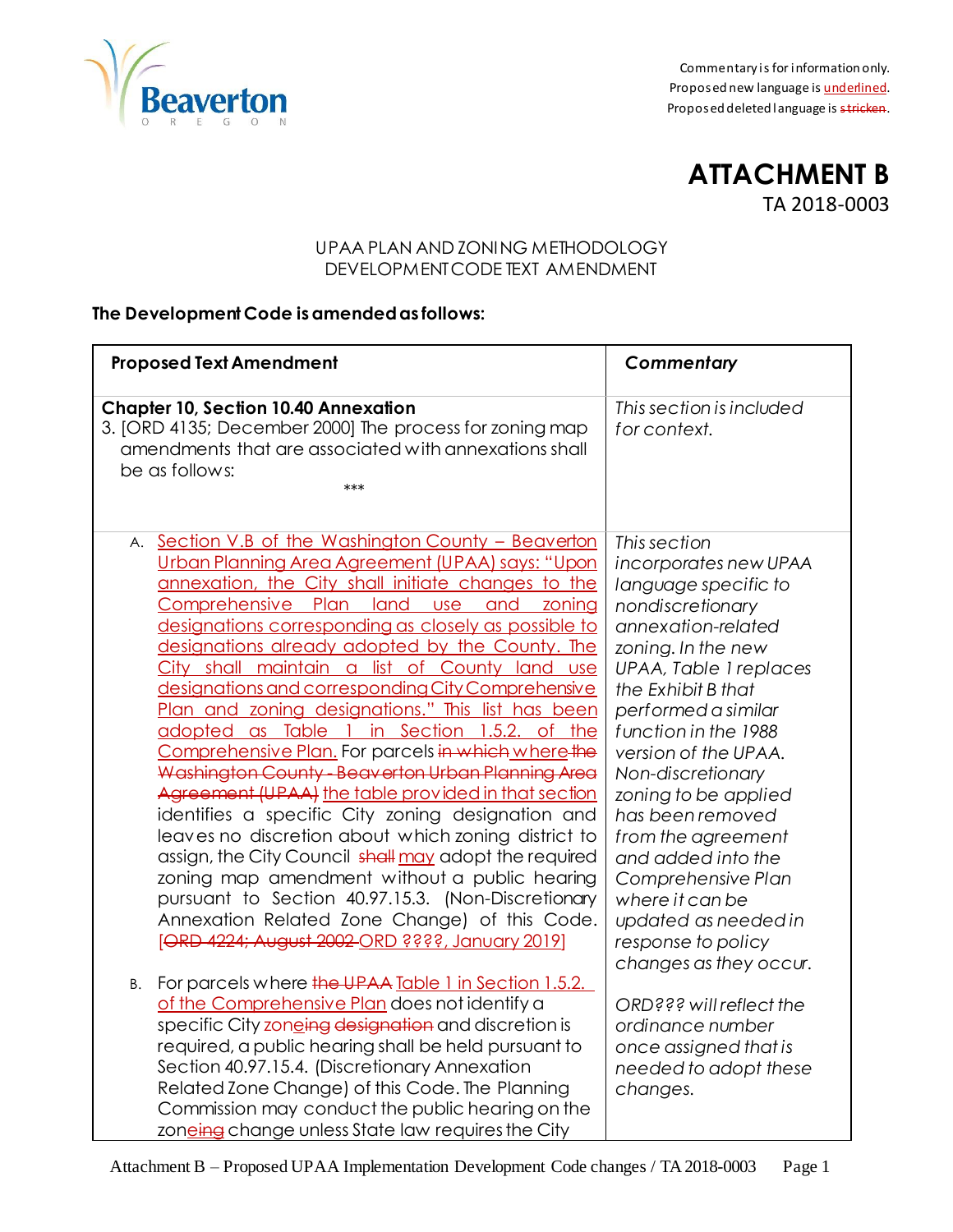

| <b>Proposed Text Amendment</b>                                                                                                                                                                                                                                                                                                                                                                                                                                                                                                                                                                                                                                                                                                        | Commentary                                                                                                                                                                                                                         |
|---------------------------------------------------------------------------------------------------------------------------------------------------------------------------------------------------------------------------------------------------------------------------------------------------------------------------------------------------------------------------------------------------------------------------------------------------------------------------------------------------------------------------------------------------------------------------------------------------------------------------------------------------------------------------------------------------------------------------------------|------------------------------------------------------------------------------------------------------------------------------------------------------------------------------------------------------------------------------------|
| Council to hold a public hearing on the related-<br>annexation in which case the zoning map<br>amendment hearing will be conducted concurrently<br>by the City Council and the Planning Commission<br>hearing will not be required. The most similar City<br>zoning designation will be applied Upon annexation,<br>the City shall initiate changes to the Comprehensive<br>Plan land use and zoning designations<br>corresponding as closely as possible to designations<br>already adopted by the County as required by the<br>UPAA. Criteria for annexation-related zone changes<br>requiring discretion are in Section 40.97.15.4.C. [ORD<br>4224; August 2002] [ORD 4397; August 2006] [ORD<br><b>????, January 2019]</b><br>*** | This language derives<br>from the UPAA update<br>specific to discretionary<br>annexation related<br>zoning.                                                                                                                        |
| <b>CHAPTER 40: APPLICATIONS</b><br>Section 40.97.15. Application<br>3. Non-Discretionary Annexation-Related Zoning Map<br>Amendment                                                                                                                                                                                                                                                                                                                                                                                                                                                                                                                                                                                                   |                                                                                                                                                                                                                                    |
| A. Threshold. An application for Annexation-Related<br>Zoning Map Amendment shall be required when<br>one or more of the following thresholds apply:                                                                                                                                                                                                                                                                                                                                                                                                                                                                                                                                                                                  |                                                                                                                                                                                                                                    |
| The change of zoning to a City zoning<br>1.<br>designation as a result of annexation of land<br>into the City.                                                                                                                                                                                                                                                                                                                                                                                                                                                                                                                                                                                                                        |                                                                                                                                                                                                                                    |
| 2. The Table 1 in Section 1.5.2, in the<br>Comprehensive Plan provides a list of<br>corresponding county - city zoning<br>designations and Urban Planning Area-<br>Agreement (UPAA) is specific as to the City<br>zoning designation to be applied to the<br>parcel being annexed. In cases where zoning<br>of an annexed parcel is determined by<br>reference to this table, the decision as to<br>which zone shall be applied and does not<br>allow for discretion.                                                                                                                                                                                                                                                                 | This section describes<br>the methodology cited<br>in the UPAA update<br>that incorporates a<br>table of corresponding<br>county-city zones into<br>the Comprehensive<br>Plan.<br>This text was added for<br>readability purposes. |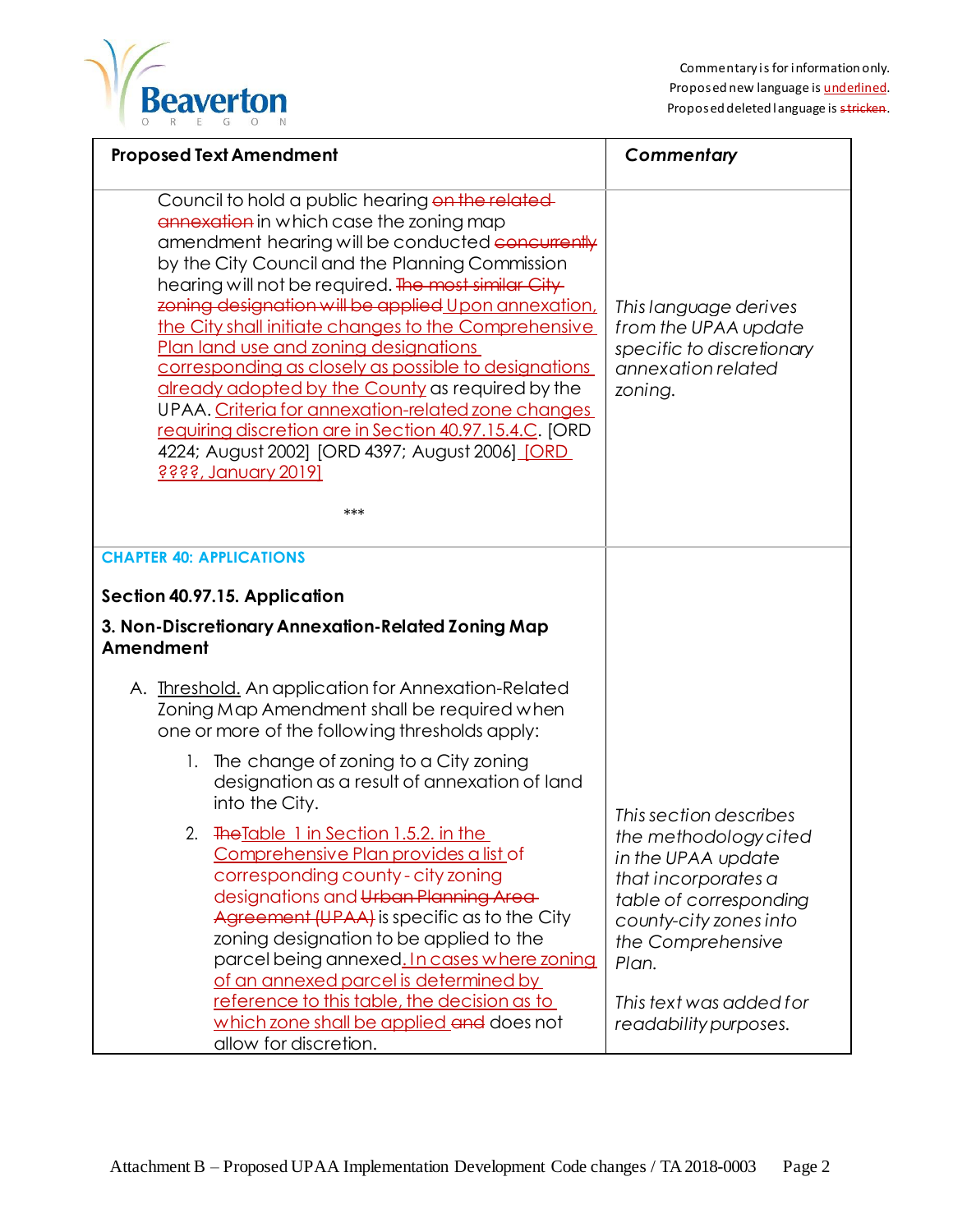

| <b>Proposed Text Amendment</b>                                                                                                                                                                                                                                                                                                                                                                                                                                                                                                                                                                     | Commentary                                                                                                       |
|----------------------------------------------------------------------------------------------------------------------------------------------------------------------------------------------------------------------------------------------------------------------------------------------------------------------------------------------------------------------------------------------------------------------------------------------------------------------------------------------------------------------------------------------------------------------------------------------------|------------------------------------------------------------------------------------------------------------------|
| B. Procedure Type. The Type 1 procedure, as described<br>in Section 50.35. of this Code, shall apply to an<br>application for Non-Discretionary Annexation-<br>Related Zoning Map Amendment to the City's<br>zoning map. The decision making authority is the City<br>Council.                                                                                                                                                                                                                                                                                                                     | Added for consistency.                                                                                           |
| C. Approval Criteria. In order to approve a Non-<br>Discretionary Annexation-Related Zoning Map<br>Amendment application, the decision making<br>authority shall make findings of fact based on<br>evidence provided by the applicant demonstrating<br>that, all the following criteria are satisfied:<br>1.<br>The proposal satisfies the threshold requirements<br>for a Non-Discretionary Annexation-Related<br>Zoning Map Amendment application.<br>All City application fees related to the<br>2.<br>application under consideration by the decision<br>making authority have been submitted. |                                                                                                                  |
| 3.<br>The proposal containsincludes all applicable<br>application submittal requirements as specified<br>in Section 50.25.1. of the Development Code.<br>[ORD 4265; October 2003]                                                                                                                                                                                                                                                                                                                                                                                                                  | Altered for purposes of<br>readability.                                                                          |
| The proposed zoning designation is consistent<br>4.<br>with the corresponding County zoning as<br>specified within Table 1 in Section 1.5.2. within<br>the city's Comprehensive Plan. Washington-<br>County - Beaverton UPAA.                                                                                                                                                                                                                                                                                                                                                                      | Refers readers to the<br>Comprehensive Plan<br>Section that guides the<br>nondiscretionary<br>annexation-related |
| 5.<br>Applications and documents related to the<br>request, which will require further City approval,<br>have been submitted to the City in the proper<br>sequence.                                                                                                                                                                                                                                                                                                                                                                                                                                | zone changes.                                                                                                    |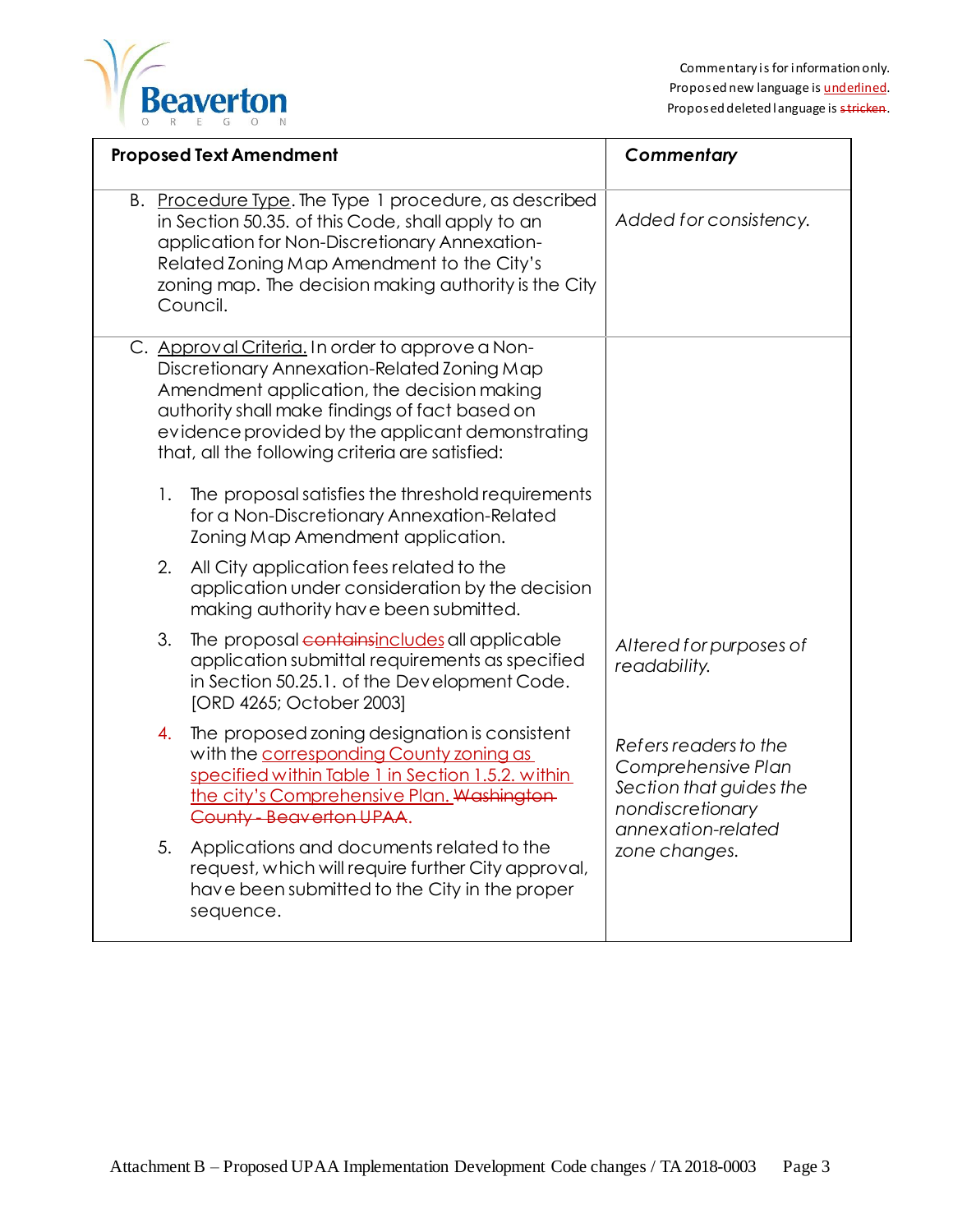

|    | <b>Proposed Text Amendment</b>                                                                                                                                                                                                                                                                      | Commentary                                                                                                                                    |
|----|-----------------------------------------------------------------------------------------------------------------------------------------------------------------------------------------------------------------------------------------------------------------------------------------------------|-----------------------------------------------------------------------------------------------------------------------------------------------|
|    | D. Submission Requirements. An application for a Non-<br>Discretionary Annexation-Related Zoning Map<br>Amendment may be initiated by the City pursuant<br>to Section 10.40. after:                                                                                                                 | Added for consistency.                                                                                                                        |
| 1. | The adoption of a resolution by the City Council<br>directing initiation of an annexation process for<br>the subject property;                                                                                                                                                                      |                                                                                                                                               |
| 2. | The submittal of a valid annexation petition; or                                                                                                                                                                                                                                                    |                                                                                                                                               |
| 3. | The submittal of an executed annexation<br>agreement. [ORD 4265; October 2003] [ORD<br>4462; January 2008]                                                                                                                                                                                          |                                                                                                                                               |
|    | 4. Discretionary Annexation-Related Zoning Map<br>Amendment.                                                                                                                                                                                                                                        |                                                                                                                                               |
|    | A. Threshold. An application for Discretionary<br>Annexation-Related Zoning Map Amendment<br>shall be required when the following threshold<br>applies:                                                                                                                                             |                                                                                                                                               |
|    | 1.<br>The change of zoning to a City zoning<br>designation as a result of annexation of land<br>into the City consistent with 10.40.3.B and<br>the Urban Planning Area Agreement (UPAA)<br>does not specify a particular corresponding<br>City zoning designation.                                  | <b>Updates Development</b><br>Code language so<br>Code users are not<br>directed to look in the<br>UPAA for which zoning<br>district to apply |
|    | B. Procedure Type. The Type 3 procedure, as<br>described in Section 50.45. of this Code, shall<br>apply to an application for Discretionary<br>Annexation-Related Zoning Map Amendment to<br>the City's zoning map. The decision-making<br>authority is the Planning Commission.                    | because that<br>"crosswalk" will now be<br>in the Comprehensive<br>Plan.                                                                      |
|    | C. Approval Criteria. In order to approve a<br>Discretionary Annexation-Related Zoning Map<br>Amendment application, the decision making<br>authority shall make findings of fact based on<br>evidence provided by the applicant<br>demonstrating that_all_the following criteria are<br>satisfied: |                                                                                                                                               |
|    | 1.<br>The proposal satisfies the threshold<br>requirements for a Discretionary Annexation-<br>Related Zoning Map Amendment                                                                                                                                                                          |                                                                                                                                               |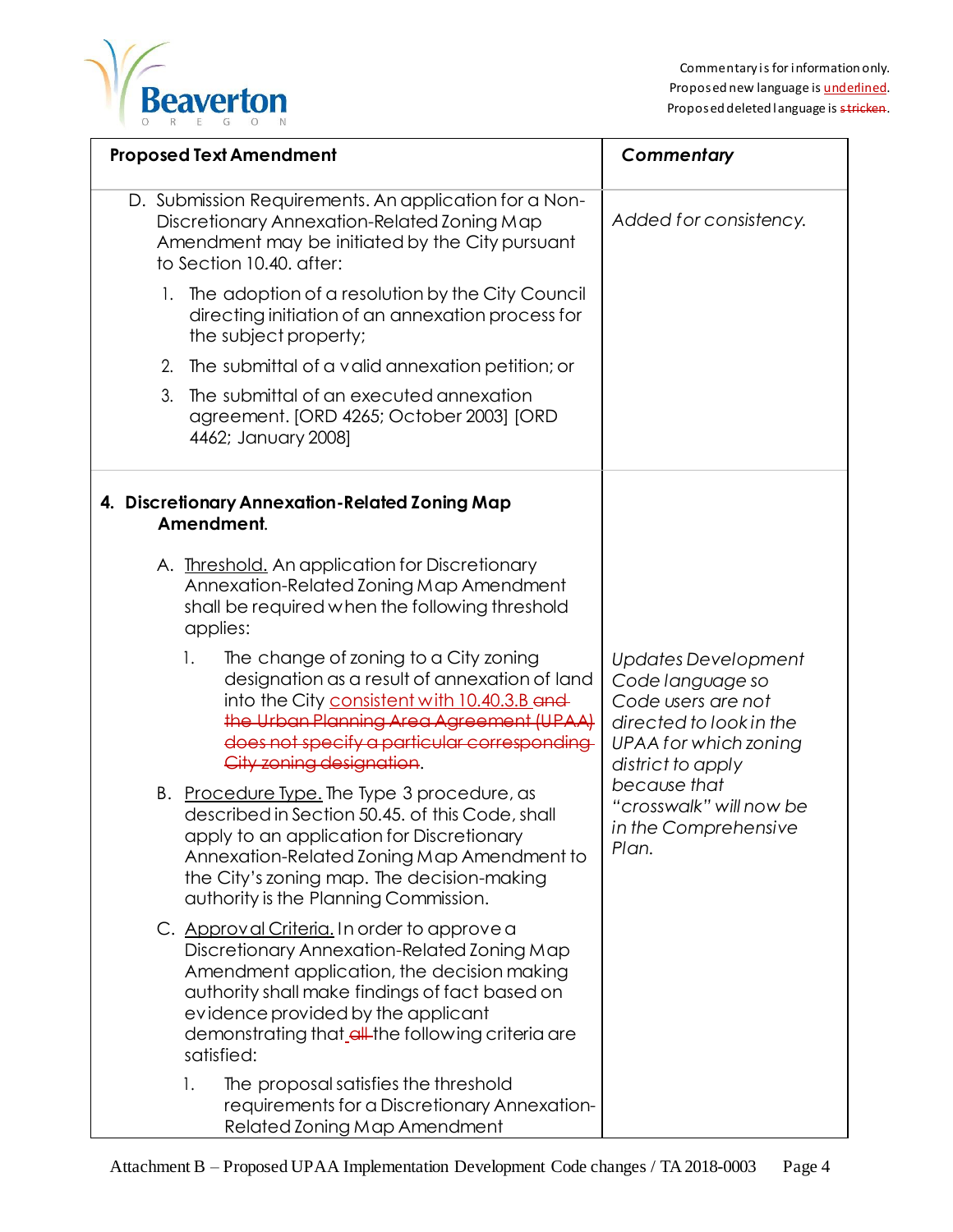

|    | <b>Proposed Text Amendment</b>                                                                                                                                                                                                                                                                                                                                                                                                                                                                                                                                                                                                                                                                                                                                                                                                                                                                                                                                                                                                                                                                                                                                                                                                                                                                                   | Commentary                                                                                                                                                                                                                                                                                                                                                                                                                                                                                                                                                                               |  |  |  |
|----|------------------------------------------------------------------------------------------------------------------------------------------------------------------------------------------------------------------------------------------------------------------------------------------------------------------------------------------------------------------------------------------------------------------------------------------------------------------------------------------------------------------------------------------------------------------------------------------------------------------------------------------------------------------------------------------------------------------------------------------------------------------------------------------------------------------------------------------------------------------------------------------------------------------------------------------------------------------------------------------------------------------------------------------------------------------------------------------------------------------------------------------------------------------------------------------------------------------------------------------------------------------------------------------------------------------|------------------------------------------------------------------------------------------------------------------------------------------------------------------------------------------------------------------------------------------------------------------------------------------------------------------------------------------------------------------------------------------------------------------------------------------------------------------------------------------------------------------------------------------------------------------------------------------|--|--|--|
|    | application.                                                                                                                                                                                                                                                                                                                                                                                                                                                                                                                                                                                                                                                                                                                                                                                                                                                                                                                                                                                                                                                                                                                                                                                                                                                                                                     |                                                                                                                                                                                                                                                                                                                                                                                                                                                                                                                                                                                          |  |  |  |
| 2. | All City application fees related to the<br>application under consideration by the<br>decision making authority have been<br>submitted.                                                                                                                                                                                                                                                                                                                                                                                                                                                                                                                                                                                                                                                                                                                                                                                                                                                                                                                                                                                                                                                                                                                                                                          | This section contains                                                                                                                                                                                                                                                                                                                                                                                                                                                                                                                                                                    |  |  |  |
| 3. | The proposed zoning designation most<br>closely approximates the density, use<br>provisions, and development standards of<br>either: [ORD 4652; February 2015] In<br>applying the most appropriate zoning, the<br>decision-making authority shall use the<br>relevant criteria below. [ORD ????, January<br>20191<br>a. the Washington County designation<br>which applied to the subject property<br>prior to annexation if no adopted<br>Communtity Plan applies; or<br>b. the City of Beaverton land use<br>designation(s) as outlined in an adopted<br>Community plan.<br>a. If the property is or properties are subject<br>to a Beaverton-approved Community<br>Plan, Neighborhood Plan, or Concept<br>Plan wherein the zoning is specified, the<br>decision-making authority shall apply the<br>specified zoning district or districts.<br>b. If the Washington County designation is<br>Institutional, the decision-making<br>authority shall at its discretion consider<br>one or more of the following criteria in<br>applying a Beaverton zoning district:<br><b>Existing or planned use of the</b><br>i.<br>property.<br>Zoning allowed in the most<br>ii.<br>appropriate Beaverton<br>Comprehensive Plan designation.<br>Zoning on adjacent properties.<br>iii.<br>iv. Uses on adjacent properties. | stricken text that will be<br>replaced with approval<br>criteria consistent with<br>the updated UPAA. This<br>approval criterion may<br>apply to areas with the<br>Cooper Mountain<br>Urban Reserve or other<br>areas that adopt<br>community of<br>neighborhood plan in<br>the future.<br>Since the city has no<br>comparable<br>institutional zone, this<br>section provides<br>decision makers with a<br>variety of sources in<br>determining the most<br>appropriate zoning. It<br>also allows decision<br>maker to consider<br>intended use (where<br>appropriate) as an<br>option. |  |  |  |
|    |                                                                                                                                                                                                                                                                                                                                                                                                                                                                                                                                                                                                                                                                                                                                                                                                                                                                                                                                                                                                                                                                                                                                                                                                                                                                                                                  |                                                                                                                                                                                                                                                                                                                                                                                                                                                                                                                                                                                          |  |  |  |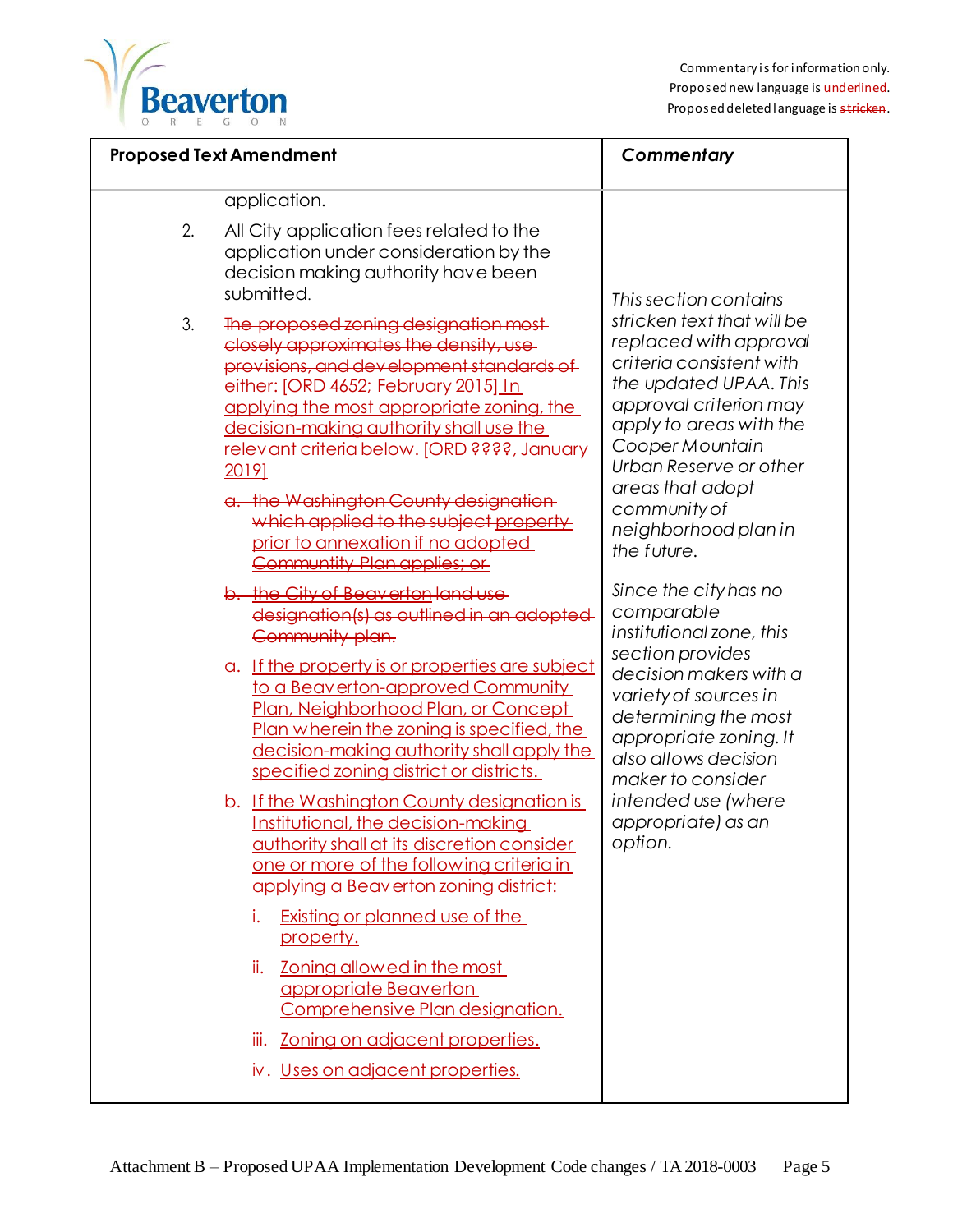

| <b>Proposed Text Amendment</b>                                                                                                                                                                                                                                                                                                                                                                                                                                                                                                                                                                                                                                                                                                                                                                                                                                                                                                                                                                                                                                                                                                                                                     | Commentary                                                                                                                                                                                                                                                                                                                                                                                                                                                                                                                                                                                                                                                                                                                                                                                                 |
|------------------------------------------------------------------------------------------------------------------------------------------------------------------------------------------------------------------------------------------------------------------------------------------------------------------------------------------------------------------------------------------------------------------------------------------------------------------------------------------------------------------------------------------------------------------------------------------------------------------------------------------------------------------------------------------------------------------------------------------------------------------------------------------------------------------------------------------------------------------------------------------------------------------------------------------------------------------------------------------------------------------------------------------------------------------------------------------------------------------------------------------------------------------------------------|------------------------------------------------------------------------------------------------------------------------------------------------------------------------------------------------------------------------------------------------------------------------------------------------------------------------------------------------------------------------------------------------------------------------------------------------------------------------------------------------------------------------------------------------------------------------------------------------------------------------------------------------------------------------------------------------------------------------------------------------------------------------------------------------------------|
| c. If neither Section 40.97.15.C.3. a. nor b.<br>apply, the decision-making authority<br>shall consider the following criteria:<br>City zoning districts allowed by the<br>i.<br>City Comprehensive Plan designation<br>to be applied to the property or<br>properties.<br>ii.<br><u>How closely the proposed City zone</u><br>corresponds to the County<br>designation in allowed uses; minimum<br>and/or maximum density; and/or<br>floor-area ratio minimum and/or<br>maximums.<br>iii. Other relevant County and City<br>zone/designation purpose statements<br><u>or site development standards as</u><br>determined by the decision-making<br><u>body.</u><br>The proposed zoning designation is<br>4.<br>consistent with any guidance contained<br>within an adopted Community Plan within<br>the Comprehensive Plan for the City of<br>Beaverton. [ORD 4697; December 2016]<br>$\overline{5}$ .<br>The proposed zoning designation is<br>consistent with any guidance contained<br>within the UPAA.<br>Applications and documents related to the<br>6.4<br>request, which will require further City<br>approval, shall be submitted to the City in<br>the proper sequence. | Where other approval<br>criteria options are not<br>applicable, Section c<br>offers decision makers<br>the ability to cater their<br>decisions by<br>considering factors<br>from several sources<br>which that they feel<br>may be best suited to<br>represent the<br>conditions at hand. As<br>such, it offers a fair<br>amount of flexibility in<br>establishing which<br>among i, ii, & iii, is most<br>appropriate but<br>requires significant<br>discretion on the part<br>of decision makers.<br>Sections 4 is stricken<br>because it is addressed<br>elsewhere among<br>proposed text<br>additions.<br>Section 5 is stricken<br>because the updated<br>UPAA allows the city to<br>implement its terms<br>through its policies and<br>standards rather than<br>referring back to the<br>UPAA itself. |
| D. Submission Requirements. An application for a<br>Discretionary Annexation-Related Zoning Map<br>Amendment shall be made by the submittal of a<br>valid annexation petition or an executed<br>annexation agreement. [ORD 4265; October 2003]                                                                                                                                                                                                                                                                                                                                                                                                                                                                                                                                                                                                                                                                                                                                                                                                                                                                                                                                     |                                                                                                                                                                                                                                                                                                                                                                                                                                                                                                                                                                                                                                                                                                                                                                                                            |
| E. Appeal of a Decision. Refer to Section 50.70.                                                                                                                                                                                                                                                                                                                                                                                                                                                                                                                                                                                                                                                                                                                                                                                                                                                                                                                                                                                                                                                                                                                                   |                                                                                                                                                                                                                                                                                                                                                                                                                                                                                                                                                                                                                                                                                                                                                                                                            |
| ***                                                                                                                                                                                                                                                                                                                                                                                                                                                                                                                                                                                                                                                                                                                                                                                                                                                                                                                                                                                                                                                                                                                                                                                |                                                                                                                                                                                                                                                                                                                                                                                                                                                                                                                                                                                                                                                                                                                                                                                                            |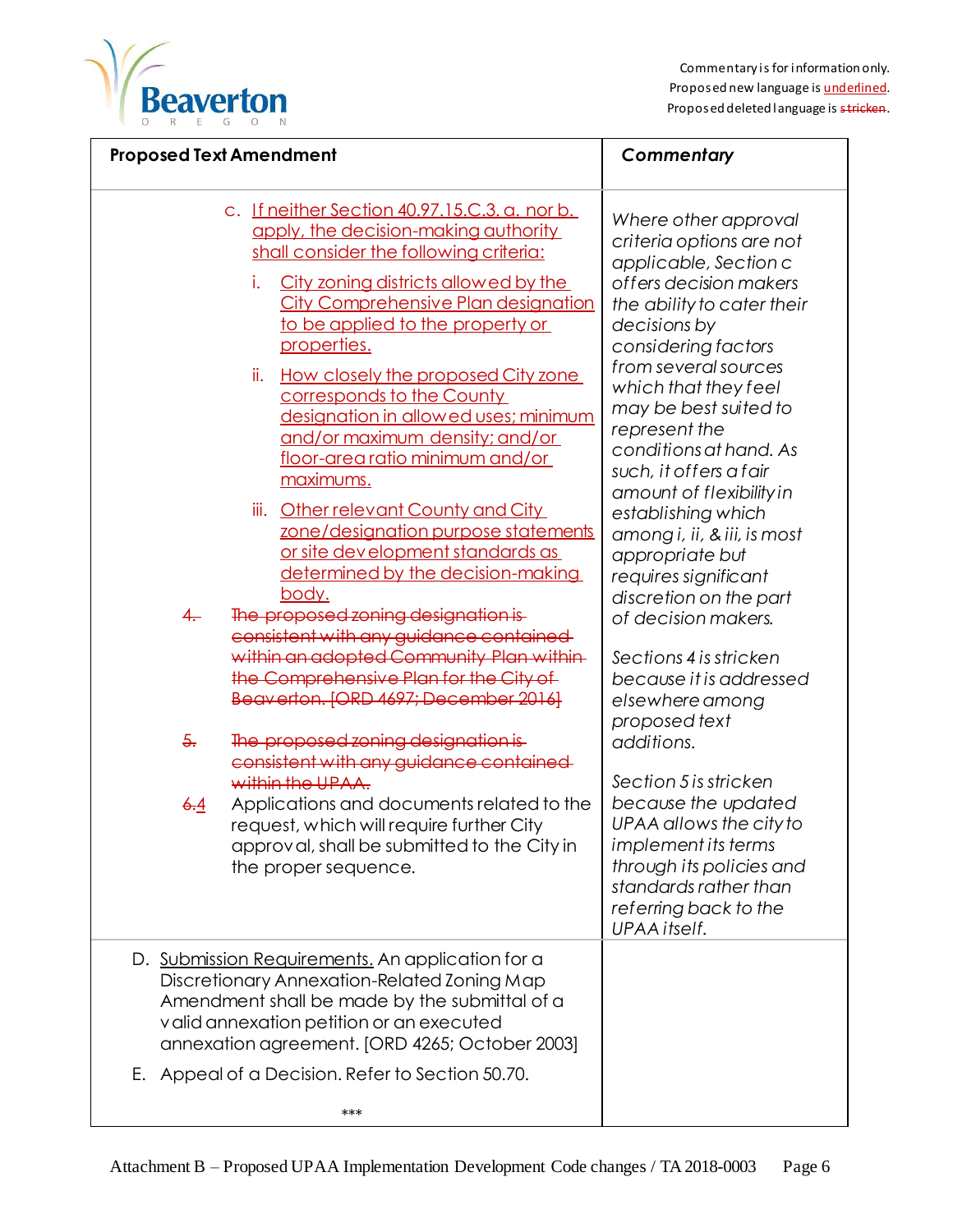

| <b>Proposed Text Amendment</b>                                                                                                                                                                                                                                                                                                                                                                                                                                                                                                                                                                   | Commentary                                                                                                                                                           |
|--------------------------------------------------------------------------------------------------------------------------------------------------------------------------------------------------------------------------------------------------------------------------------------------------------------------------------------------------------------------------------------------------------------------------------------------------------------------------------------------------------------------------------------------------------------------------------------------------|----------------------------------------------------------------------------------------------------------------------------------------------------------------------|
|                                                                                                                                                                                                                                                                                                                                                                                                                                                                                                                                                                                                  |                                                                                                                                                                      |
| <b>CHAPTER 50 PROCEDURES</b><br>50.35. Type 1.                                                                                                                                                                                                                                                                                                                                                                                                                                                                                                                                                   |                                                                                                                                                                      |
| ***                                                                                                                                                                                                                                                                                                                                                                                                                                                                                                                                                                                              |                                                                                                                                                                      |
| In the case of Non-Discretionary Annexation-<br>6.<br>Related Zoning Map Amendment applications, the<br>written notice of decision shall be mailed to the<br>property owner and include the following:<br>A. A statement that no discretion was exercised in                                                                                                                                                                                                                                                                                                                                     | This section specifies<br>who receives the<br>notice. Currently this is<br>not specified in the<br>Code.                                                             |
| the assignment of the zoning district<br>designation and that the assigned zoning<br>district designation is consistent with Table 1.<br>Section 1.5.2 of the Comprehensive Plan. It shall<br>also state that this section constitutes a<br>methodology adopted pursuant to the<br>Washington County - Beaverton Urban Planning<br>Area Agreement (UPAA) in effect at the time of<br>application.in which it is stated that the City<br>shall initiate zoning changes to annexed<br>property that correspond as closely as possible<br>to zoning already adopted by Washington<br>County.<br>*** | This section updates<br>the noticing language<br>so that it refer to the<br>Section 1.5.2 which<br>dictates how non-<br>discretionary<br>amendment are<br>conducted. |
| <b>CHAPTER 60 - SPECIAL REQUIREMENTS</b>                                                                                                                                                                                                                                                                                                                                                                                                                                                                                                                                                         | The tables below are not                                                                                                                                             |
| <b>Landscape Buffer Requirements</b><br>Table 60.05-2.                                                                                                                                                                                                                                                                                                                                                                                                                                                                                                                                           | proposed for amendment.<br>However, note #8 is a<br>qualifying element<br>applicable to table 60.05-<br>2. They are being included<br>below to provide context.      |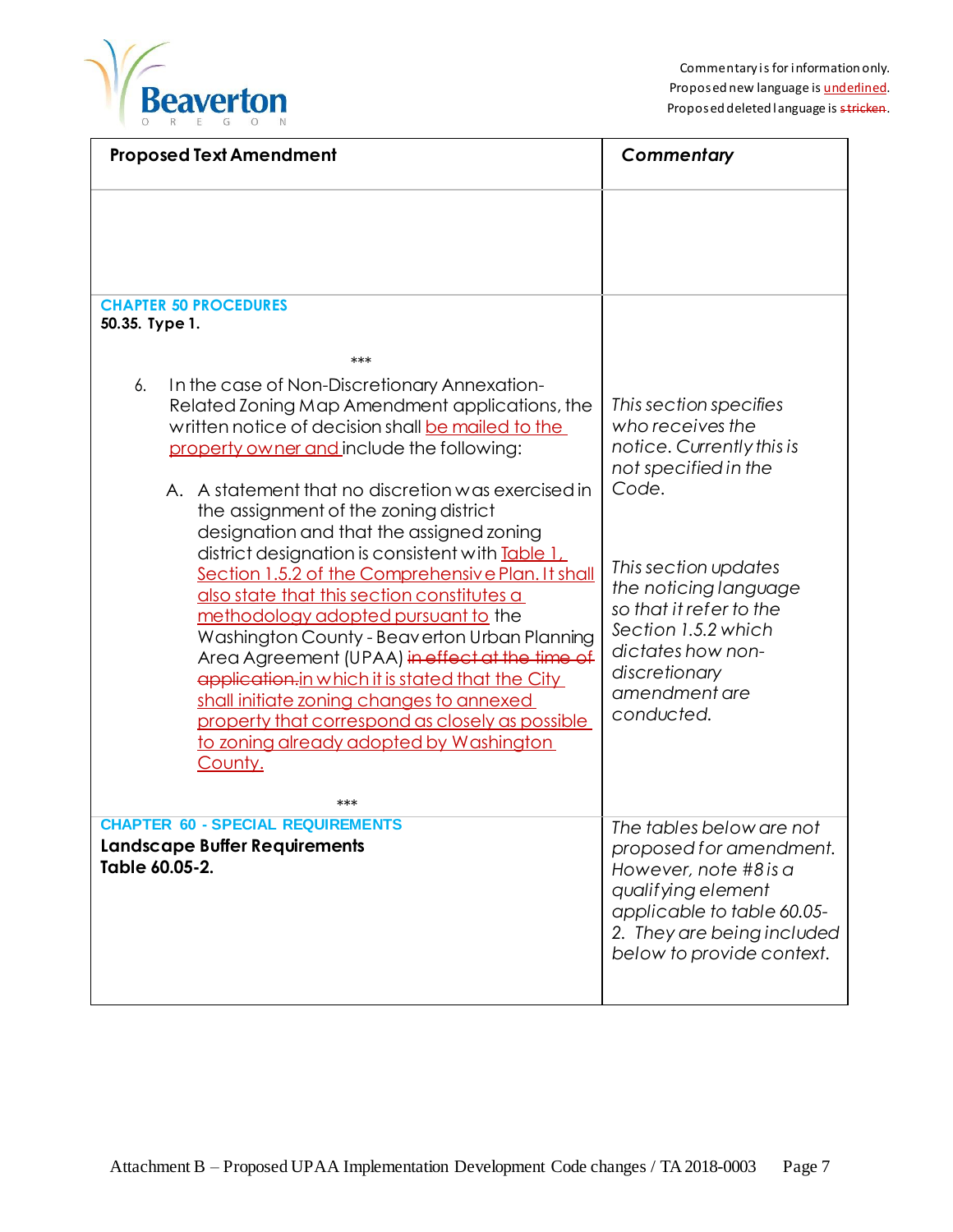

Commentary is for information only. Proposed new language is *underlined*. Proposed deleted language is stricken.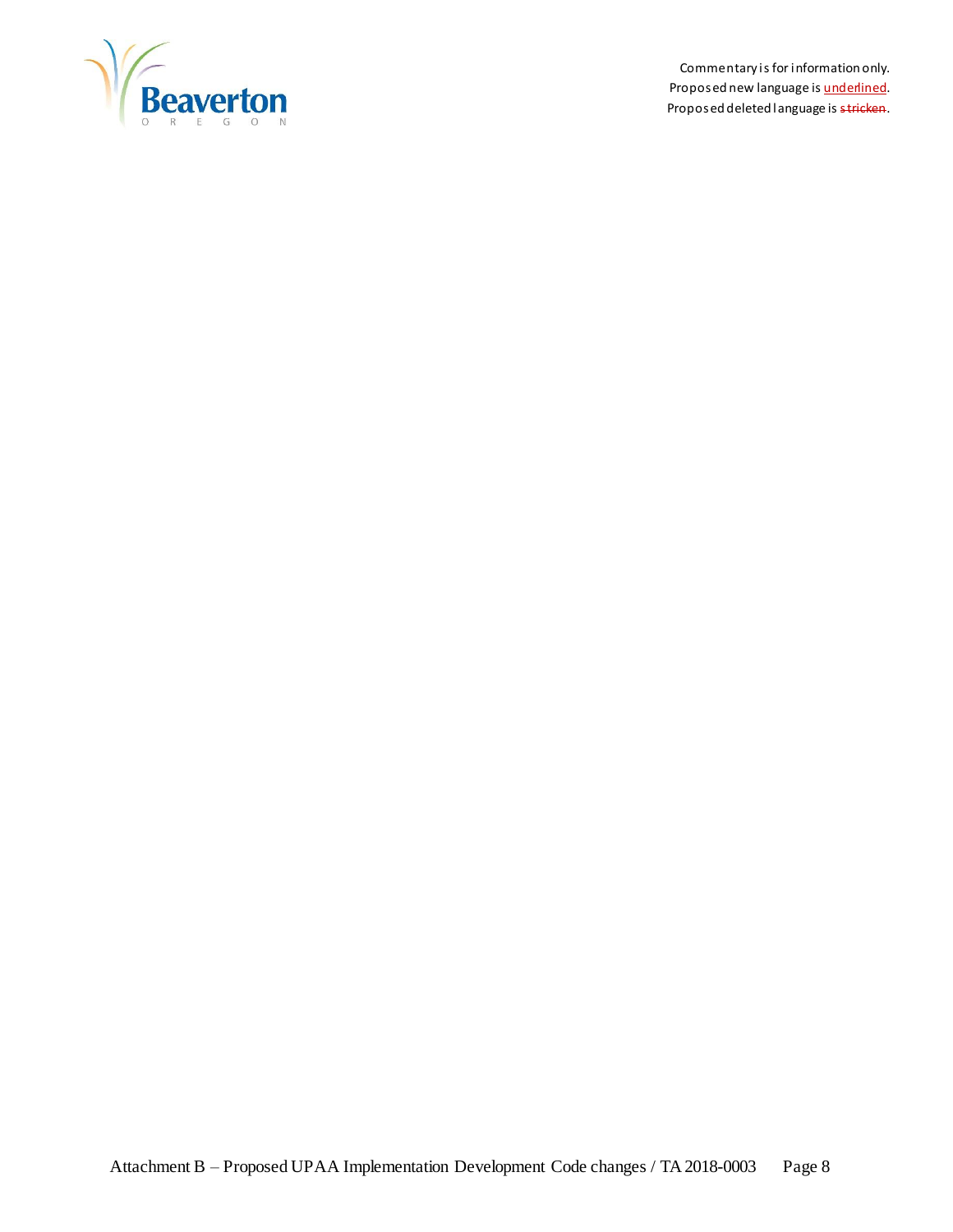

Minimum Landscape Buffer Requirements Between Contrasting Districts

Commentary is for information only. Proposed new language is *underlined*. Proposed deleted language is stricken.

| Development<br>District of | Location         | Density<br>Urban<br>(R10)<br>$_{\rm Low}$ | Standard<br>(R7, R5)<br>Density<br>Urban | Medium<br>Density<br>(R4, R2)<br>Urban | Density<br>Urban<br>High<br>a     | Commercial<br>CS, GC,<br>ලි<br>g, | Employment /<br>Industrial<br>(0I, IND) | Community<br>SC-E, SC-S)<br>SC-HDR,<br>(SC-MU,<br>Station | TO-MU,<br>TC-HDR)<br>Center<br>Town | Regional<br>(RC-OT,<br>RC-TO.<br>Center<br>OI-WS.<br>$C-WS$<br>RC-E, |
|----------------------------|------------------|-------------------------------------------|------------------------------------------|----------------------------------------|-----------------------------------|-----------------------------------|-----------------------------------------|-----------------------------------------------------------|-------------------------------------|----------------------------------------------------------------------|
| Urban Low                  | Abutting         | B                                         | 57B1<br>B                                | 10/B <sub>2</sub><br>B                 | 20/183<br>B                       | 20'/B3<br>5                       | 207B3<br>B                              | 207B3<br>B                                                | 207B3<br>B                          | 207B3<br>B                                                           |
| Density<br>$($ R10 $)$     | Across<br>Street | NA                                        | 5/81<br>B                                | 5/B1<br>B                              | 107B1<br>B                        | 10'/B1<br>F                       | 10'/B1<br>B                             | 5/B <sub>2</sub><br>B                                     | 5/B <sub>2</sub><br>B               | 5'/B2<br>B                                                           |
| Standard<br>Urban          | Abutting         | 57B1<br>B                                 | ₹                                        | 10/B <sub>2</sub><br>B                 | 20/B3<br>B                        | 20'/B3<br>F                       | 20'/B3<br>F                             | 20'/B3<br>F                                               | 207B3<br>F                          | 207B3<br>B                                                           |
| (R7, R5)<br>Density        | Across<br>Street | 57B <sub>1</sub><br>B                     | NA                                       | 57B1<br>5                              | 107B1<br>B                        | 10'/B1<br>B                       | 10'/B1<br>B                             | 5'/B2<br>B                                                | 5'/B2<br>B                          | 5'/B2<br>B                                                           |
| Medium<br>Urban            | Abutting         | 107B2<br>CU/R4                            | <b>CU/R4</b><br>10/B <sub>2</sub>        | NA                                     | <b>CU/R4</b><br>10/B <sub>2</sub> | 207B3                             | 207B <sub>3</sub>                       | 10'/B2                                                    | 107B2                               | 10'/B2                                                               |
| Density<br>(R4, R2)        | Across<br>Street | 57B1                                      | 57B1                                     | NA                                     | 57B1                              | 10'/B1                            | 10'/B1                                  | 5/B <sub>2</sub>                                          | 5/B <sub>2</sub>                    | 5'/B2                                                                |
| Urban High                 | Abutting         | 20/B3                                     | 207B3                                    | 10/B <sub>2</sub>                      | NA                                | 207B3                             | 20/B <sub>3</sub>                       | 10'/B1                                                    | 10'/B1                              | 10'/B1                                                               |
| Density (R1)               | Across<br>Street | 107B1                                     | 10/B1                                    | 5/B <sub>1</sub>                       | ₹                                 | 10'/B1                            | 10'/B1                                  | 5/B1                                                      | 5/B1                                | 57B1                                                                 |
| Commercial                 | Abutting         | 207B3                                     | 20/B <sub>3</sub>                        | 10/B <sub>3</sub>                      | 10/B <sub>3</sub>                 | ş                                 | $10'$ /B <sub>3</sub>                   | 5/B <sub>2</sub>                                          | 5/B <sub>2</sub>                    | 5'/B2                                                                |
| CS, GC,<br>NS, CC)         | Across<br>Street | 107B1                                     | 10/B1                                    | 57B1                                   | 57B1                              | ž                                 | 5/1B1                                   | 57B1                                                      | 57B1                                | 57B1                                                                 |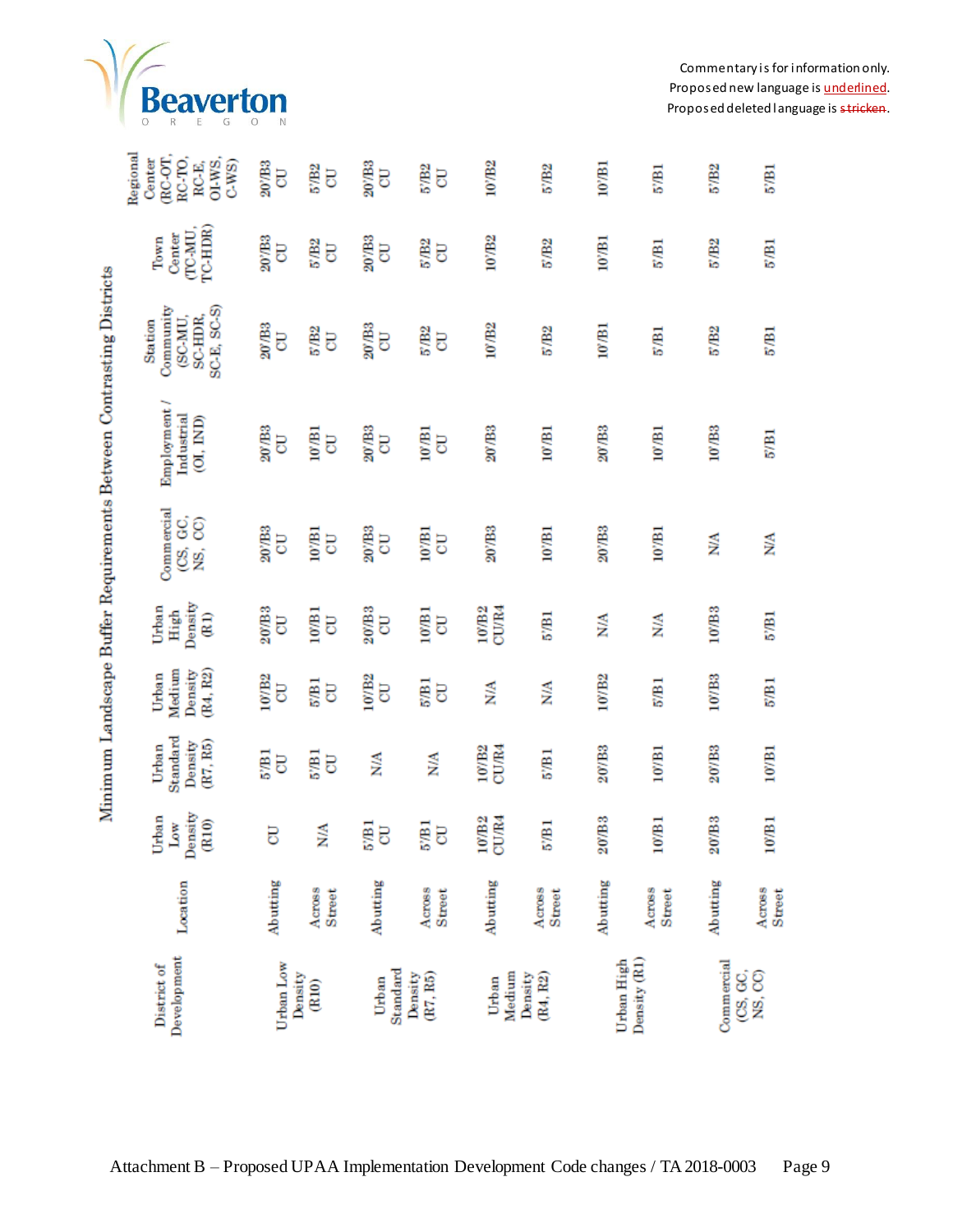

Table 60.05-2. (continued)

Commentary is for information only. Proposed new language is *underlined*. Proposed deleted language is stricken.

|                                                                     | Regional<br>RC-OT,<br>Center<br>RCTO,<br>OI-W <sub>S</sub><br>$C-WS$<br>$RC - E$ | 207/B8       | 10/ <sub>B2</sub>        | 10/IB2                      | 5/B1                               | 107/B2                           | 5/B1                    | ⋚                           | ź                              |
|---------------------------------------------------------------------|----------------------------------------------------------------------------------|--------------|--------------------------|-----------------------------|------------------------------------|----------------------------------|-------------------------|-----------------------------|--------------------------------|
|                                                                     | TCHDR)<br>(TC-MU)<br>Center<br>Town                                              | 20/B3        | 10/EB2                   | 10/B2                       | 5/B1                               | ₹                                | ž                       | 10/B2                       | 5/B1                           |
|                                                                     | Community<br>$SC-E, SC-S$<br>SC-HDR,<br>(SCMU,<br><b>Station</b>                 | 20/B3        | 10//B2                   | ⋚                           | ž                                  | 107/B2                           | 5/B1                    | 107/B2                      | 5/B1                           |
| Minimum Landscape Buffer Requirements Between Contrasting Districts | Employment<br>Industrial<br>(OI, IND)                                            | ≸            | NA                       | 20/IB3                      | 10/B2                              | 200/B3                           | 10/B2                   | 200/B3                      | 10/EB                          |
|                                                                     | <b>Jom</b> mercial<br>မ္မဂ္မ<br>CS,<br>g                                         | $10'$ /B $3$ | 5'/B2                    | 10/EB3                      | 5/B2                               | 10/IB3                           | 5'/B2                   | 10/EB3                      | 5/ <i>B</i> 2                  |
|                                                                     | Density<br>Urban<br>High<br>$\widehat{\mathbf{g}}$                               | 20(B3)       | 10/B <sub>2</sub>        | 10/EB3                      | 5/B2                               | 10/EB                            | 5/JB2                   | 10/EB3                      | 5/B2                           |
|                                                                     | Medium<br>Density<br>(R4, R2)<br>Urban                                           | 207B3        | 107B2                    | 107B3                       | 5/B <sub>2</sub>                   | 107B3                            | 5'/B2                   | 107B3                       | 5'/B2                          |
|                                                                     | Standard<br>Density<br>(R7, R5)<br>Urban                                         | 20/B3        | 10/B2                    | 20/B3                       | 10/ <sub>B2</sub>                  | 20/IB3                           | 10//B2                  | 20/B3                       | 10/B2                          |
|                                                                     | Density<br>Urban<br>(R10)<br>Low                                                 | 20/B3        | 107/B2                   | 20/IB3                      | 10/B2                              | 20/IB3                           | 10//B2                  | 20/IB3                      | 10/B2                          |
|                                                                     | Location                                                                         | Abutting     | Across<br><b>Street</b>  | Abutting                    | Across<br><b>Street</b>            | Abutting                         | Across<br><b>Street</b> | Abutting                    | Across<br><b>Street</b>        |
| Development<br>District of                                          |                                                                                  | Employment   | /Industrial<br>(OI, IND) | Community<br><b>Station</b> | (SC-MU, SC-<br>HDR, SCE,<br>$SC-S$ | Town Center<br>COMU <sub>r</sub> | HDR,                    | Regional<br>æ-or,<br>Center | RC-E,OI-WS<br>RC-TO,<br>$C-WS$ |
|                                                                     | [ORD 4584; June 2012]                                                            |              |                          |                             |                                    |                                  |                         |                             |                                |